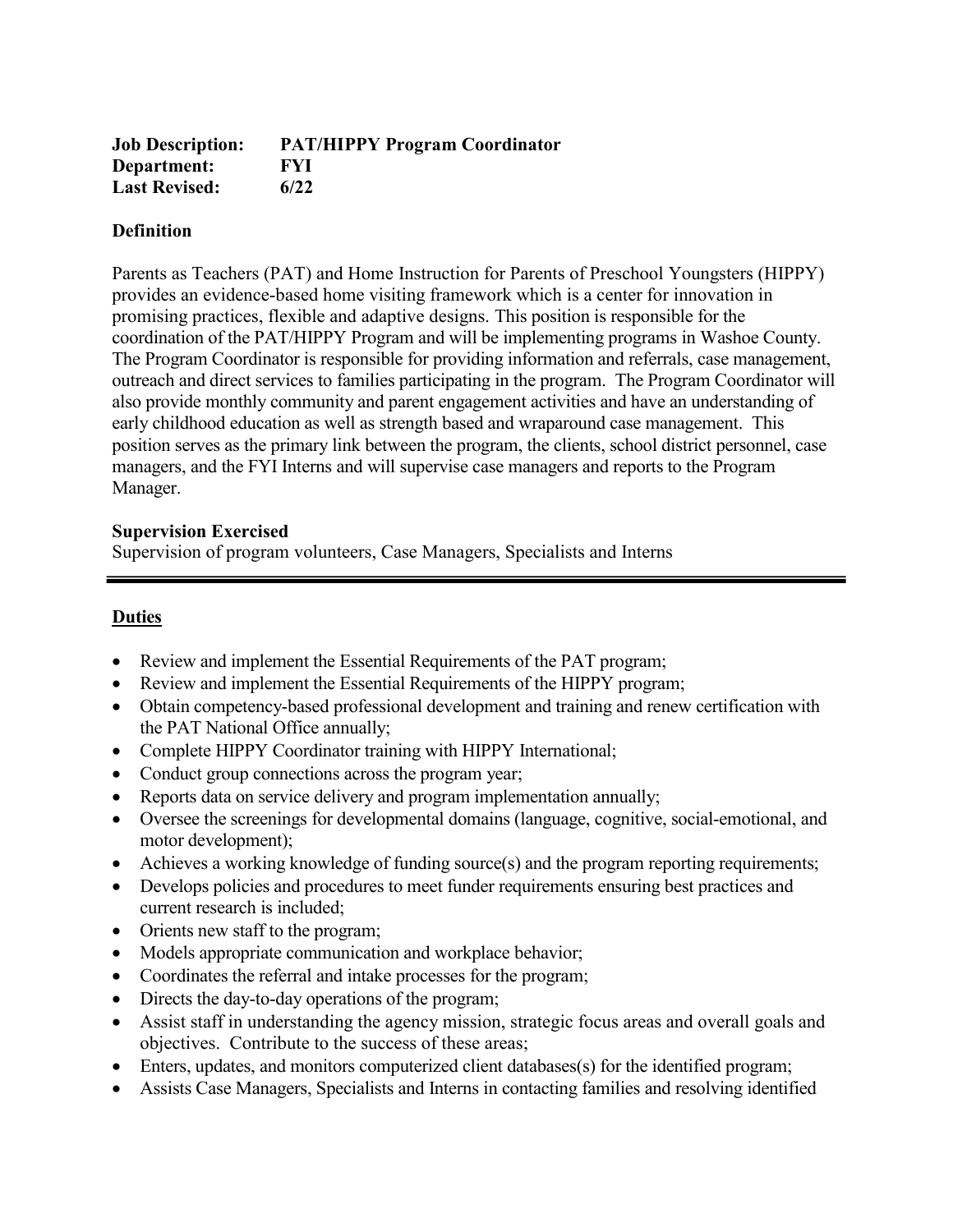concerns with families;

- Implements and evaluates measurable outcomes for the identified program;
- Completes monthly program reports and conducts program evaluation to ensure service quality;
- Submits monthly reports regarding program activities to the Program Manager and funding sources as needed;
- Disseminates information regarding the identified program, including community presentations and program materials, and performs other outreach functions as needed;
- Set annual goals and objectives related to specific job function;
- Recruitment presentations for hospitals, Pediatricians, Lamaze classes, etc.;
- Attend community events and present information about PAT and HIPPY;
- Under supervision of Program Manager, will be required to manage line items and/or program budget to achieve objectives within budgeted amounts;
- Perform other duties as assigned.

# **Minimum Qualifications Needed:**

## **Knowledge of and Practice in Providing**

- Community agencies and resources, as well as an understanding of the problems facing children, youth and families.
- Family and youth relationship issues.
- Early childhood education principles and practices for promoting social, emotional competence in infants and young children.
- Positive parenting concepts and work/life supports for families.
- Leadership skills including sound decision-making, crisis management techniques, staff motivation and be a self-motivated team player.
- Computer applications and the desire to learn new programs.
- Case management.

## **Ability to**

- Express ideas clearly and concisely both orally and in writing.
- Work with adults and youth of diverse backgrounds and beliefs.
- Problem solve in stressful situations
- Keep appointments punctually, be organized and demonstrate follow through.
- Work with adults of diverse backgrounds and beliefs and adapt service delivery accordingly.
- Work collaboratively with staff and community agencies.

# **Special Requirements, Education and Experience**:

• Bachelor's degree and at least two years' work experience, which includes program planning, case management, and crisis management experience; experience in Early Childhood Education. Equivalent experience may be substituted for the degree.

Stipulations:

- Must have reliable transportation to get to and from work;
- Must possess a valid Nevada Driver's License, and have current insurance if using a personal vehicle for company work;